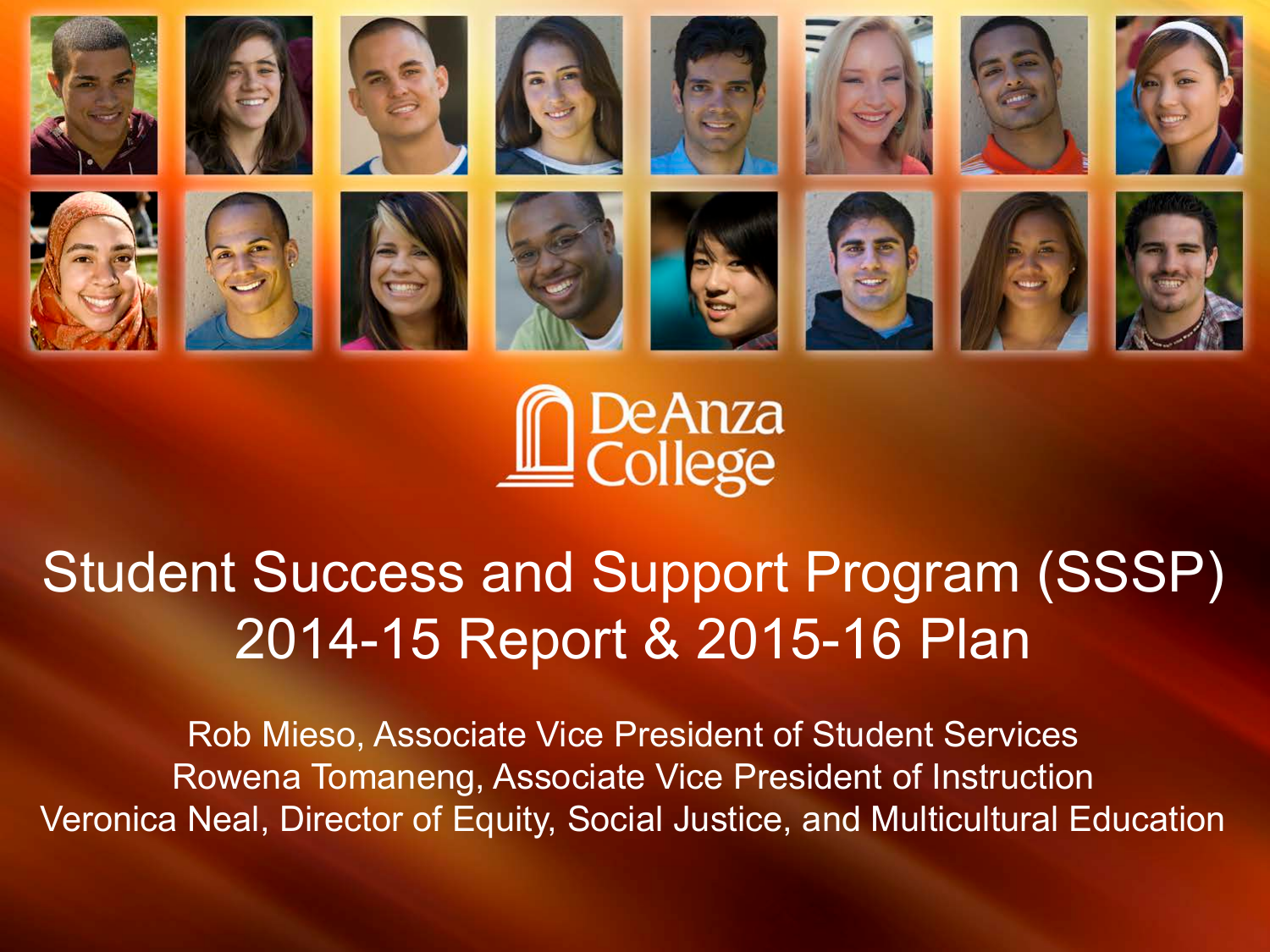## SSSP Overview

- Created through legislation: Student Success Act of 2012 (SB 1456)
- Categorical program with funding strictly tied to delivery of core services:
	- Orientation
	- Assessment
	- Counseling/Advising
	- Educational Planning
	- Follow up
- Requires a college match (2:1 for 2014-15 and 1.3:1 for 15-16)
- 60% of college funding tied to delivery of core services
- Eligibility for Priority Enrollment, BOG fee waiver, and Academic Progress
- Coordination with Student Equity and collaboration with K-12
- Implementation started fall 2014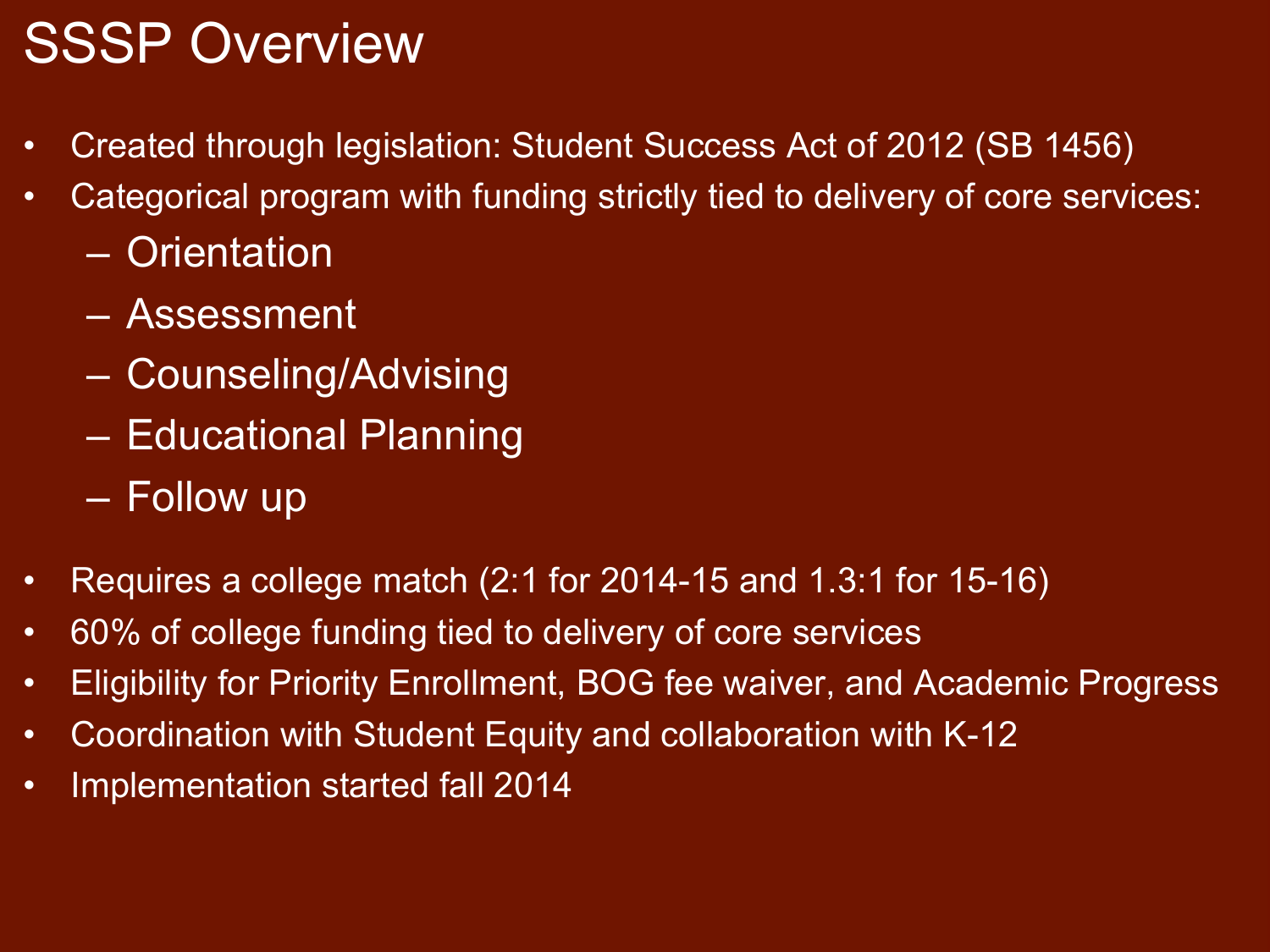

# SSSP Funding Formula

| <b>Service</b>                    | $\frac{0}{0}$ | # of time student                          |  |
|-----------------------------------|---------------|--------------------------------------------|--|
|                                   |               | can be served                              |  |
| <b>Initial Orientation</b>        | 10%           | Once                                       |  |
| <b>Initial Assessment</b>         | 10%           | Once                                       |  |
| <b>Abbreviated Ed. Plan</b>       | 10%           | Once                                       |  |
| <b>Counseling/Advising</b>        | 15%           | Once per year                              |  |
| <b>Comprehensive Ed. Plan</b>     | 35%           | Once (revisions under<br>other follow-up   |  |
| <b>services</b>                   |               |                                            |  |
| <b>At Risk Follow Up Services</b> | 15%           | Once per term                              |  |
|                                   |               | (after first term)                         |  |
| <b>Other Follow Up Services</b>   | 5%            | Up to four times during<br>the year (after |  |
|                                   |               |                                            |  |

first term)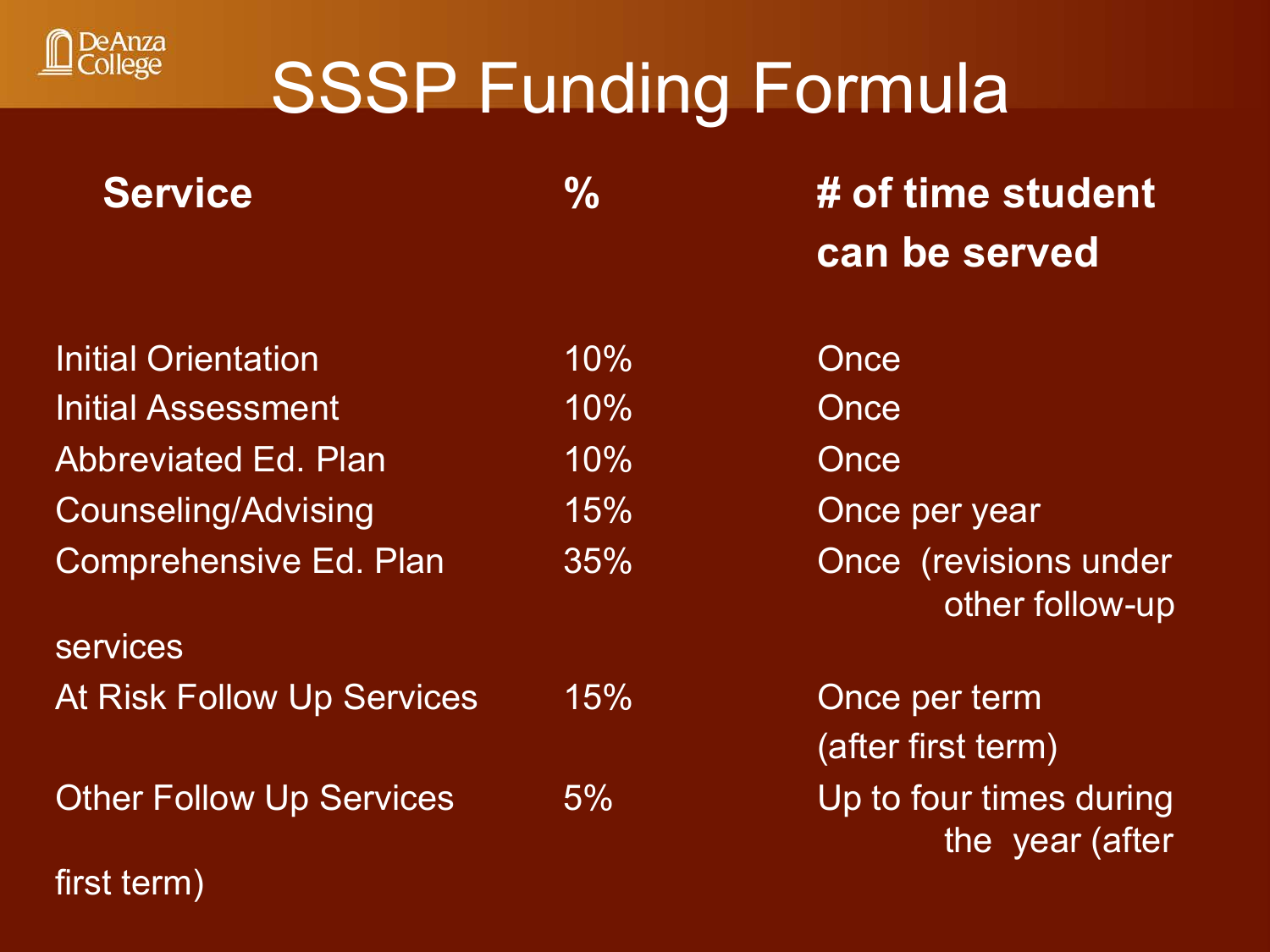#### **SSSP 2014-15 Report Student Headcount by Enrollment Status**



During the 2014-15 academic year, a total of 34,469 students attended De Anza College.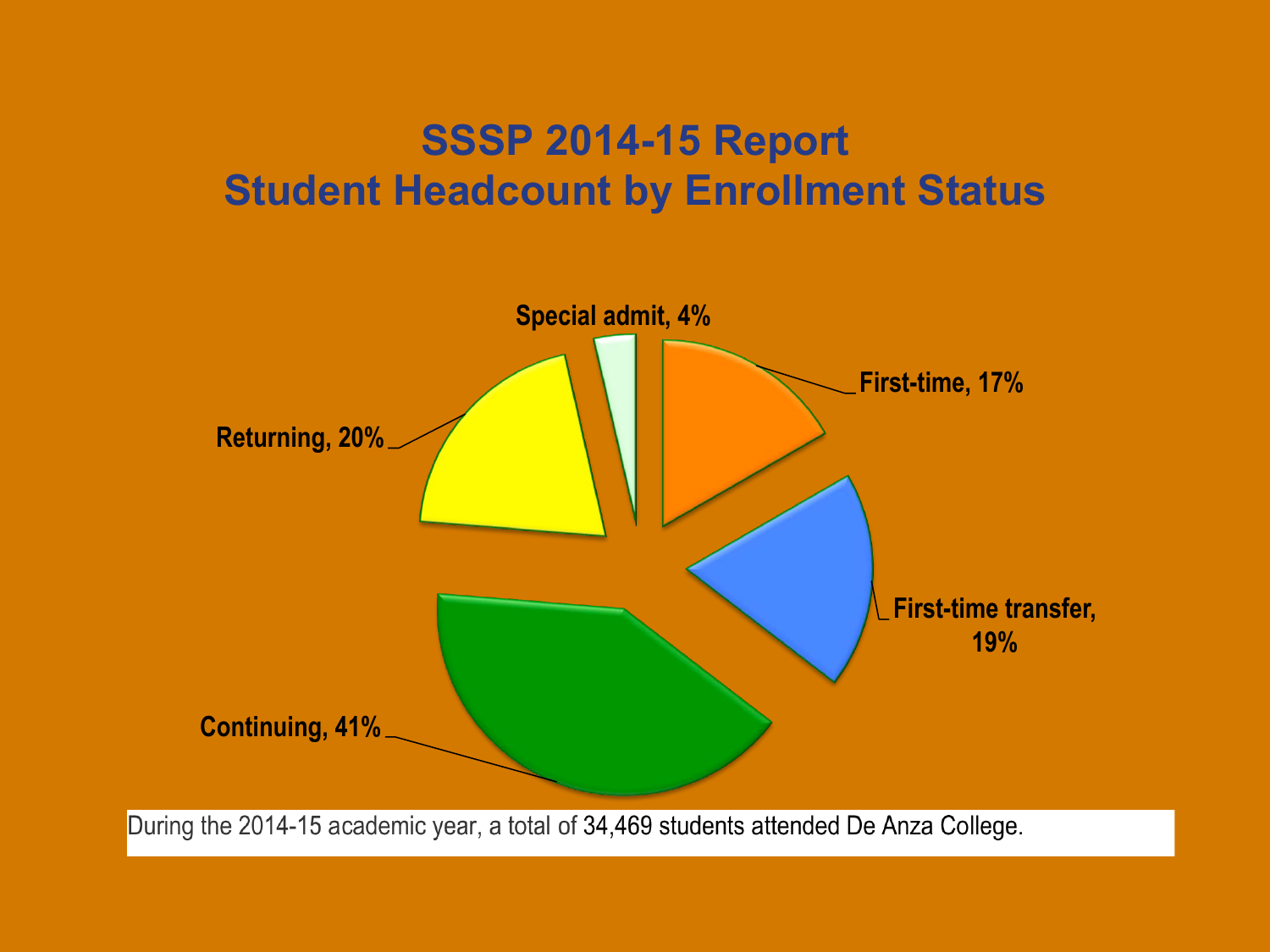#### **Student Headcount by Race/Ethnicity and Enrollment Type (2014-15)**

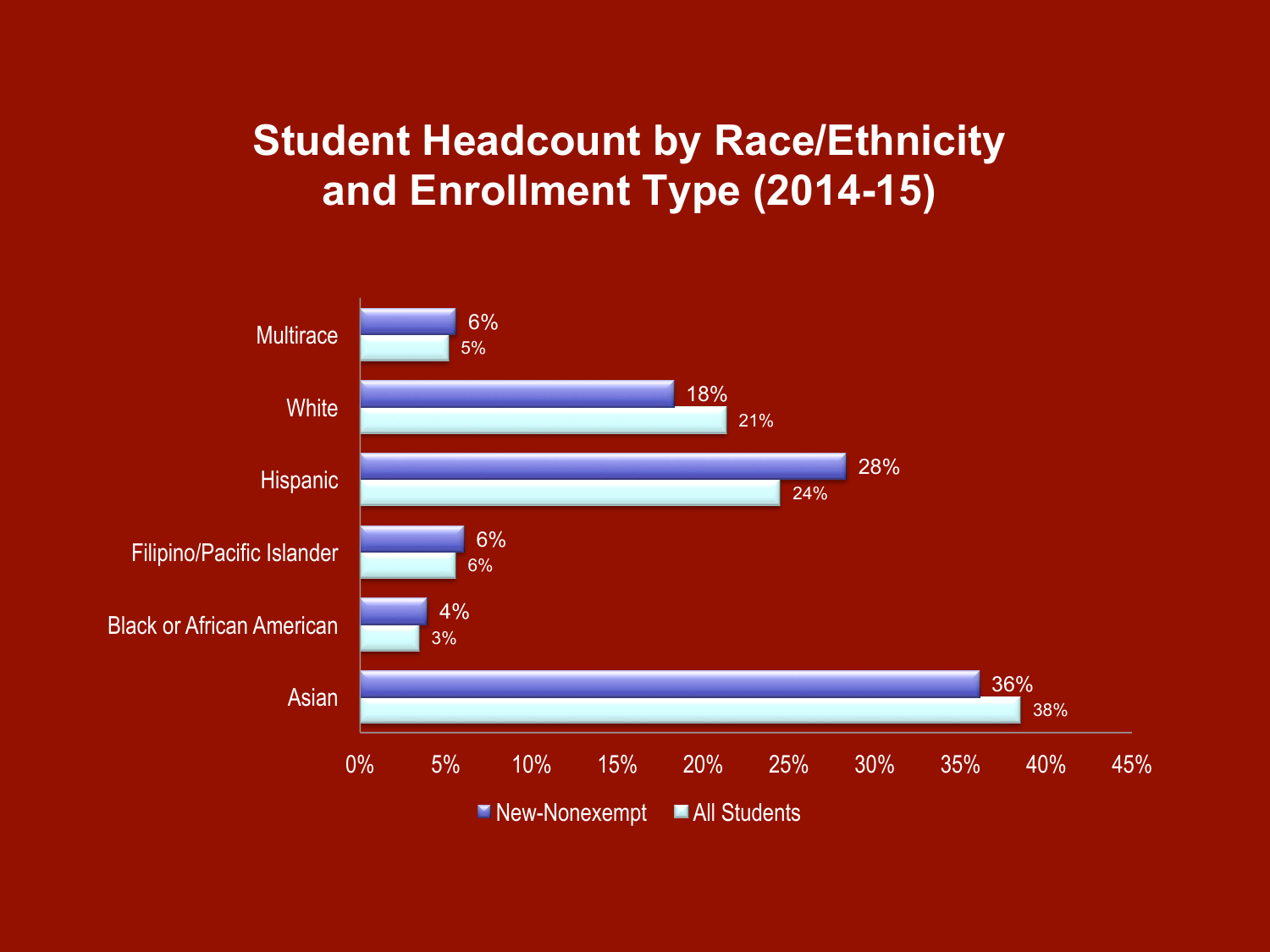#### **SSSP 2014-15 Report Orientation Services**



During the 2014-15 academic year, a total of 6,036 De Anza College students or applicants received initial orientation services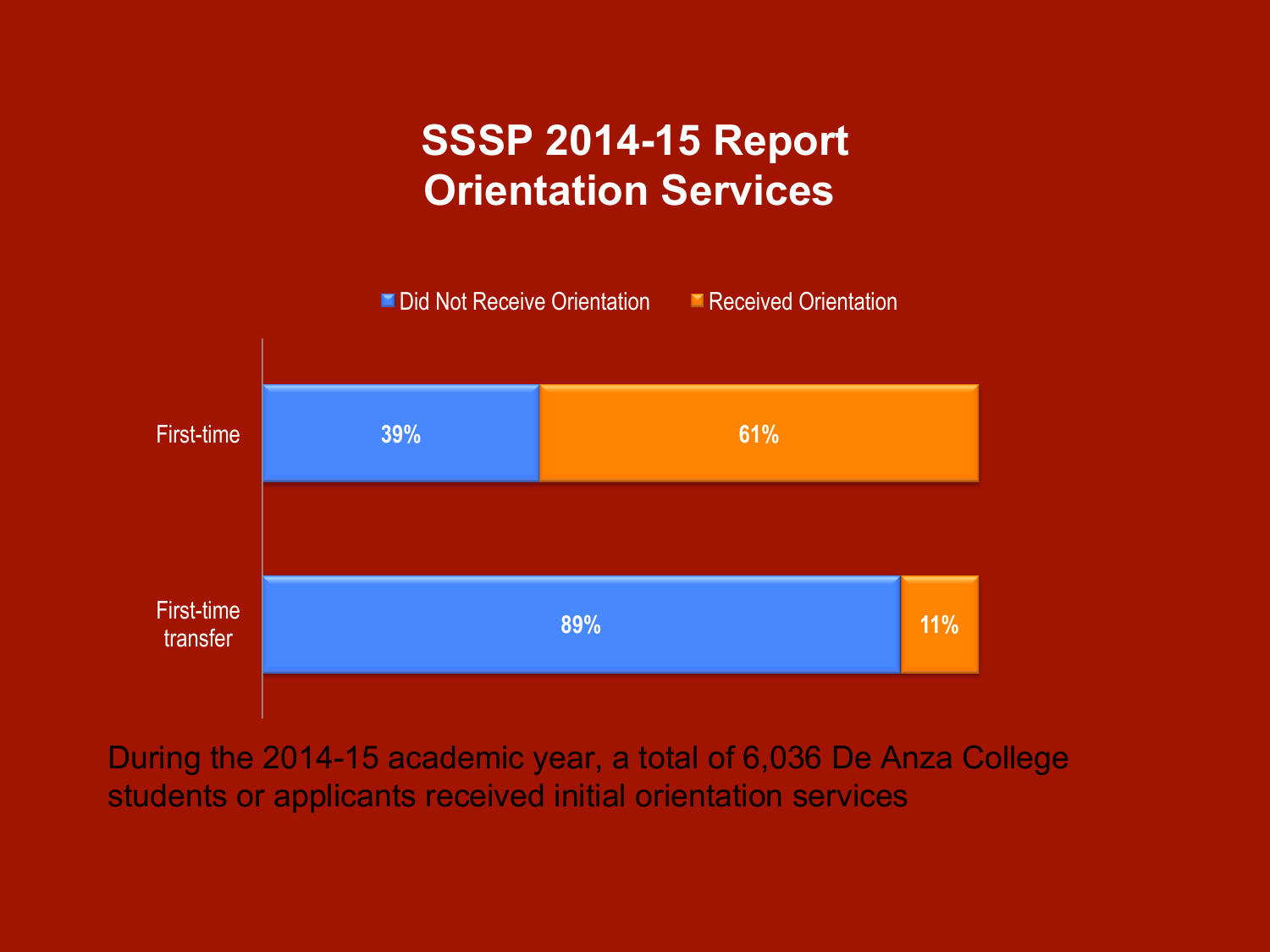#### **SSSP 2014-15 Report Assessment/Placement Services**

■ Did Not Receive Assessment for Placement Services ■ Received Assessment for Placement Services



A total of 10,749 applicants or students received initial assessment services for placement in English, Mathematics, or ESL courses during the 2014-15 academic year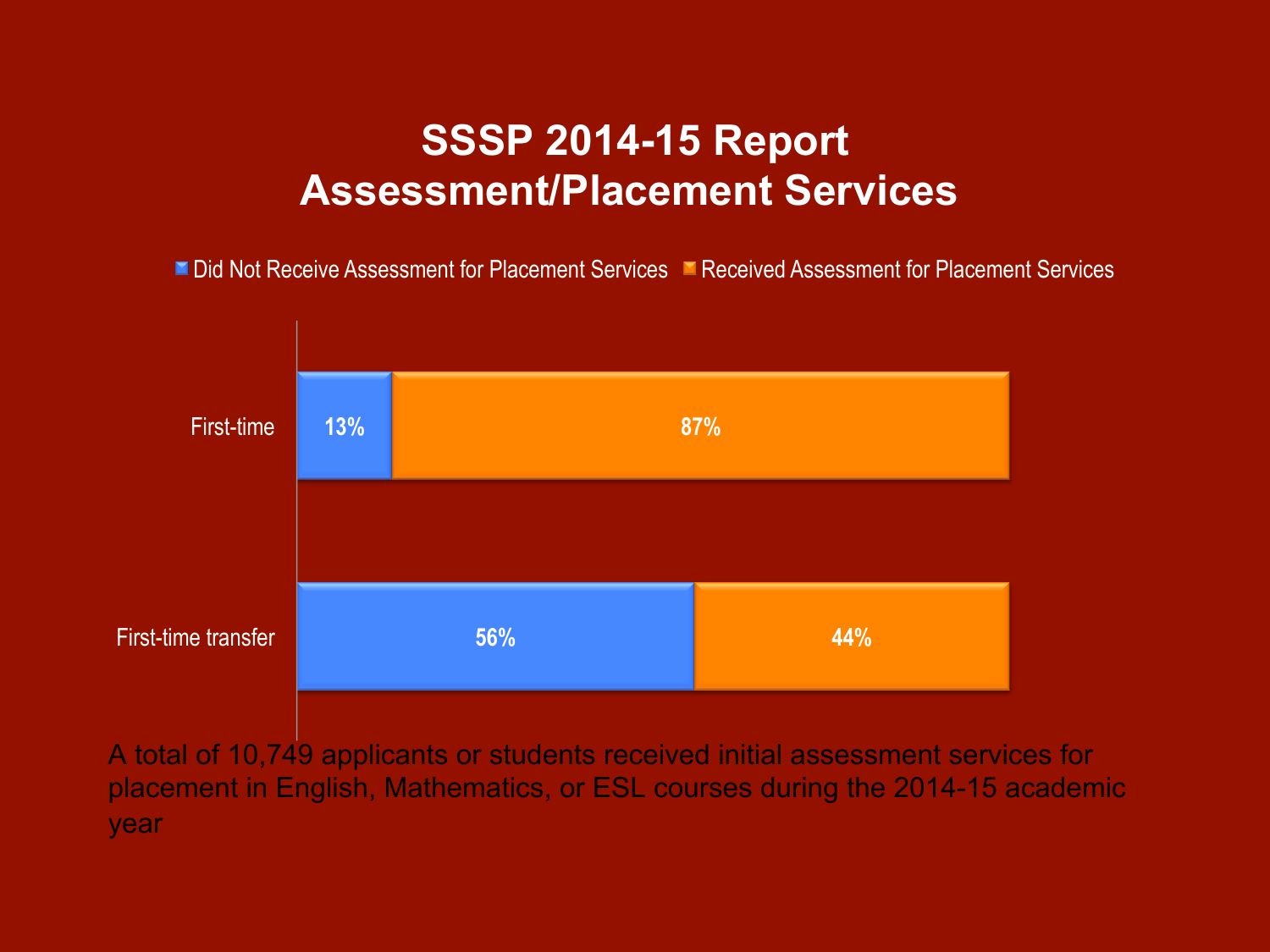#### **2014-15 Report Counseling, Advising, and Education Planning Services**

During the 2014-15 academic year, a total of 21,462 applicants or students received counseling, advising or education planning services.

| <b>Enrollment Status</b>   | <b>Headcount</b> | <b>Headcount</b> | <b>Percent</b> |
|----------------------------|------------------|------------------|----------------|
| <b>First-time</b>          | 5,748            | 4,215            | 73%            |
| <b>First-time transfer</b> | 6,455            | 1,945            | 30%            |
| Returning                  | 6,950            | 2,495            | 36%            |
| Continuing                 | 14,086           | 8,792            | 62%            |
| <b>Total</b>               | 33,239           | 17,447           | 52%            |

Data only include students who attempted at least 0.5 units at De Anza College in 2014-15, and were not identified as special admit during their first term at the College during the academic year.

| <b>Counseling &amp; Advising</b>              | 13.742 | $64\%$ |
|-----------------------------------------------|--------|--------|
| <b>Education Planning (abbrev &amp; comp)</b> | 11,103 | $52\%$ |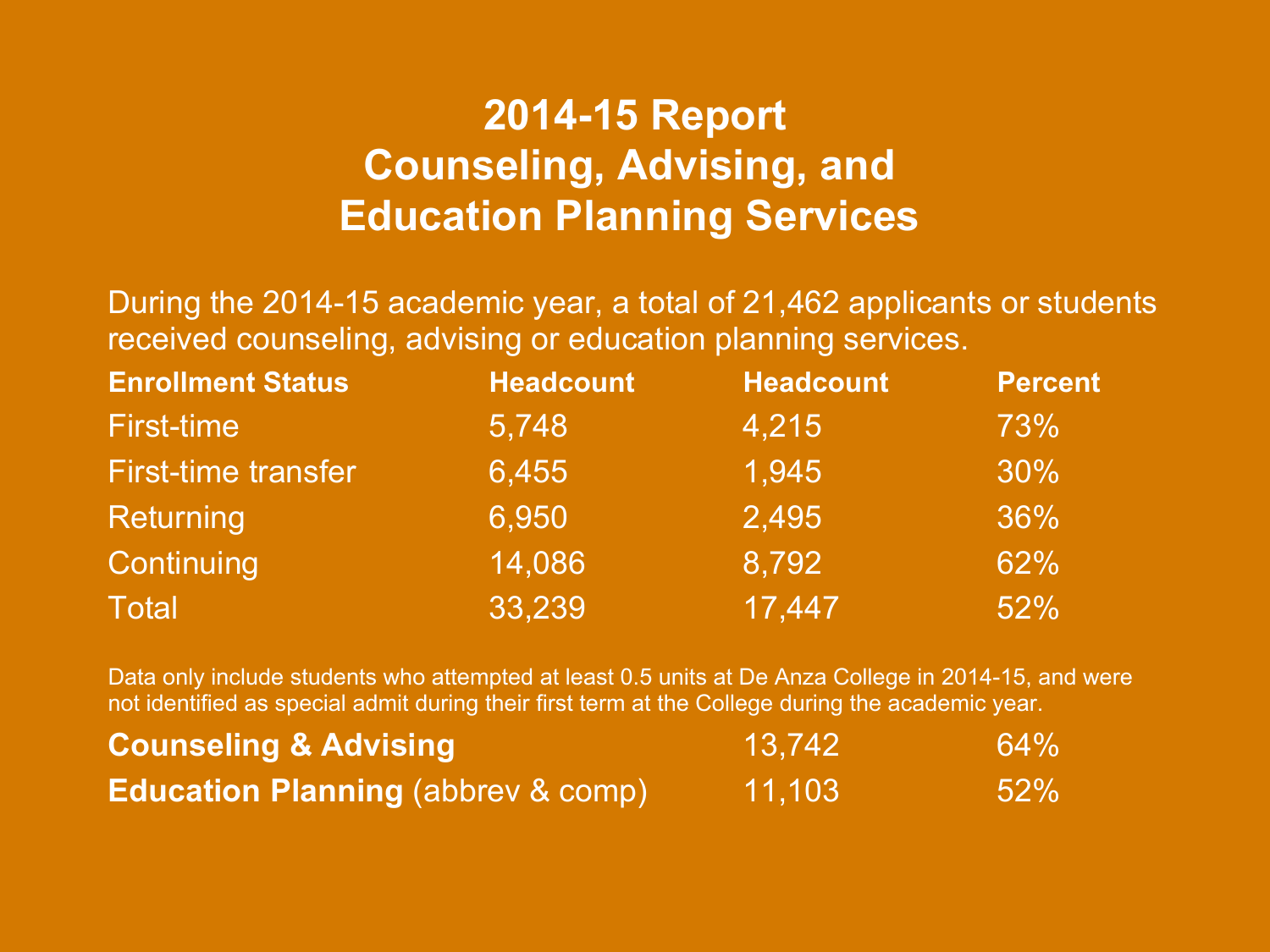#### **2014-15 Report Follow-Up for At-Risk Students**



In the 2014-15 academic year, a total of 18,675 or about 54% of all students enrolled (34,469) received follow-up services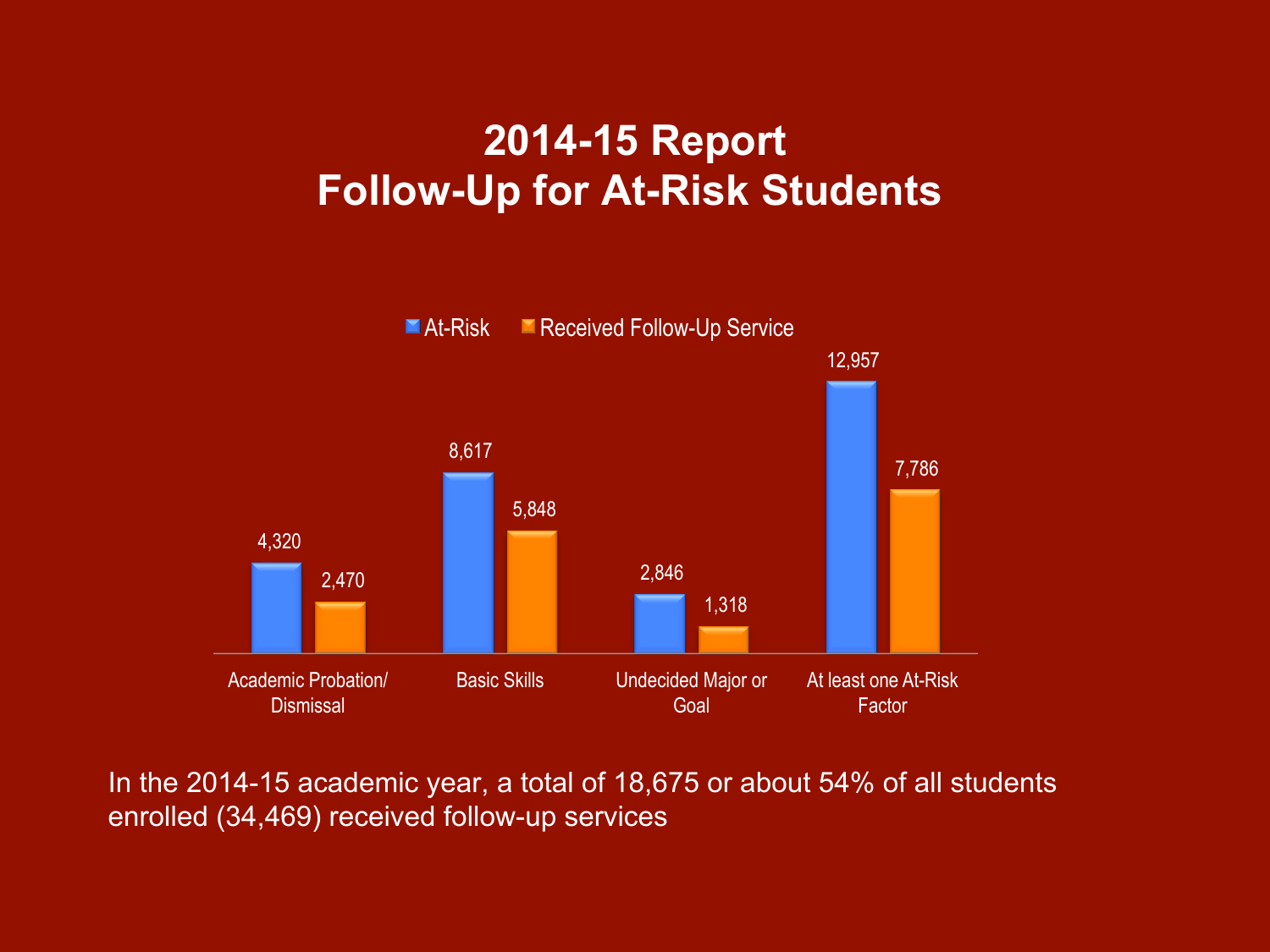#### **Overall Highlights**

- 2014-15 Plan was approved by the state with minor recommendations
- Recommendations from 2014-15 are incorporated into 2015-16 Plan
- A joint SSSP and Student Equity Advisory Committee has been formed to facilitate campus wide coordination and collaboration
- We have launched our Online Orientation module, which gives students option and more flexibility (face to face workshops will continue)
- 2015-16 draft plan has been sent out campus wide for feedback
- SSSP services were delivered in 36 high schools in 2014-15 (over 1,200 students assessed, 700 orientation & Ed Plans)
- Coordination with Student Equity
- Collaboration across Instruction and Student Services
- Continued collaboration with our K-12 partners
- 2015-16 Plan will be submitted to the state by Oct. 30 due date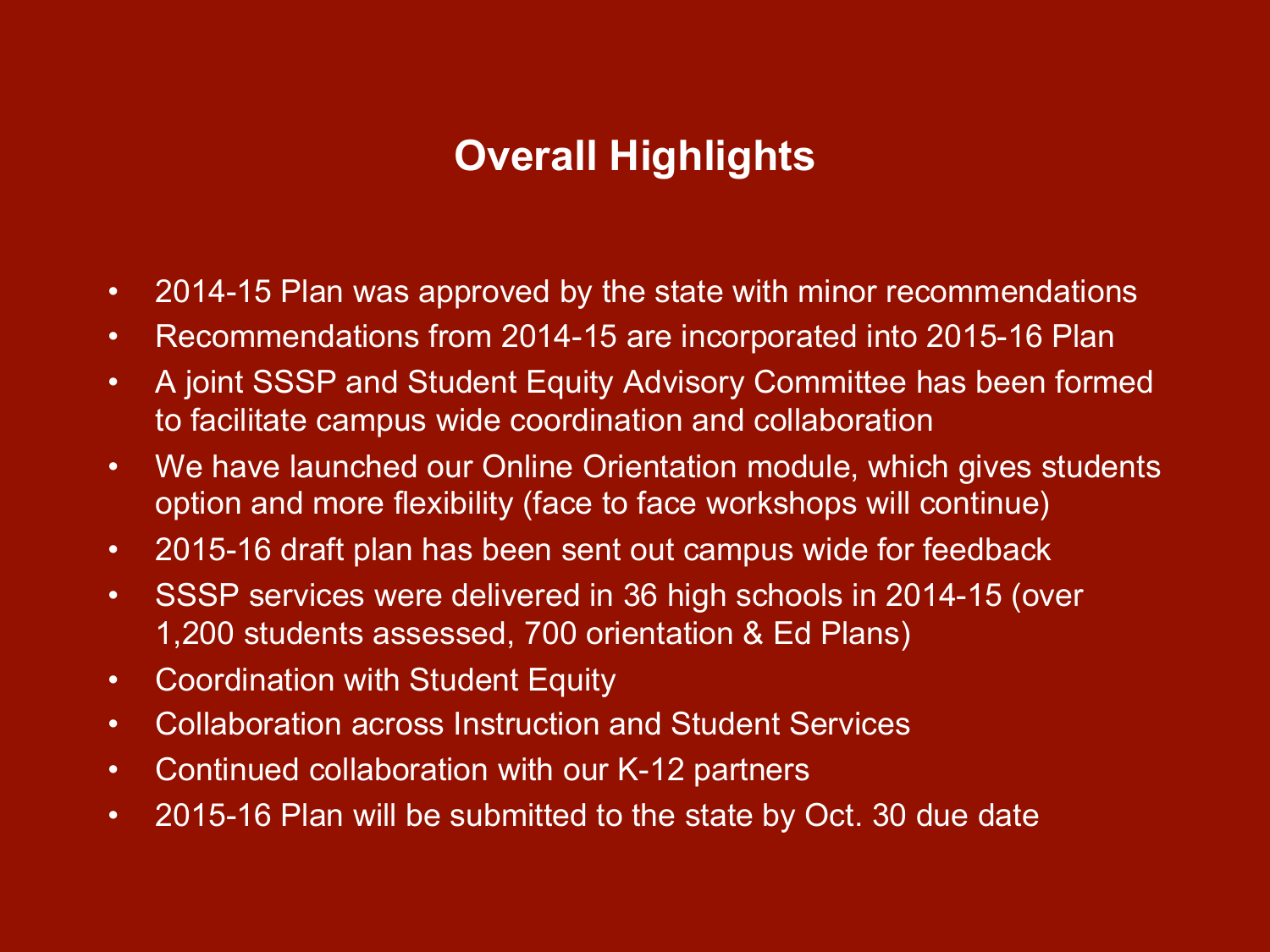### 2015-16 SSSP Plan Planning Process and Timeline

- June 2015: State feedback of our 2014-15 Plan released.
- Late July: State released Plan and Budget Template for 2015-16
- August-September: Compiled core service data and report from service areas for 2014-15, and developed initial draft plan for 2015-16
- Sept 28: Draft plan submitted for Board Agenda (Oct 5)
- Sept 28: Draft plan sent out college wide for review and feedback
- October 8: Draft plan presentation to College Council
- October 12: Draft plan presentation to Academic Senate
- October 9: Feedback due from all areas campus wide
- October 12-14: Compile final draft incorporating feedback
- October 15-22: Communications Office review and editing of final plan
- October 23: Final plan ready for signatures
- October 27: Final plan singed and submitted to CCCCO
- October 27: Signature page mailed to CCCCO
- October 30: Plan due to the CCCCO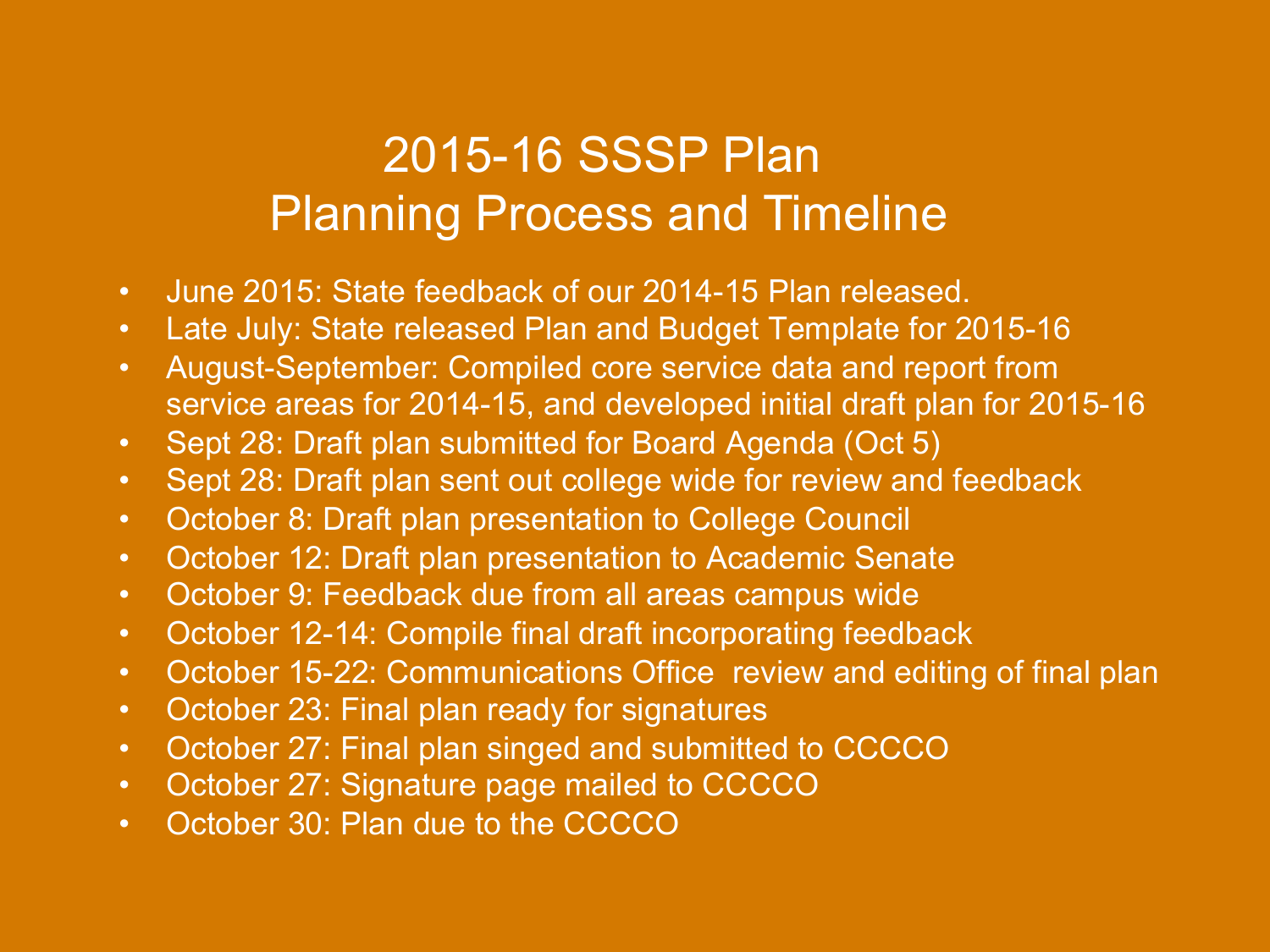# 2015-16 SSSP Plan: Objectives

- The 2015-16 SSSP Plan will ensure delivery of core services to students in accordance with state mandate
- Pre-enrollment services: assessment, orientation, and abbrev ed plans will be offered to new incoming students in high schools and at the college
- Comprehensive Educational Planning should be provided after student has enrolled, in the 1<sup>st</sup> or 2<sup>nd</sup> quarter of enrollment
- Counseling/Advising and Follow up for at-risk students should be ongoing services